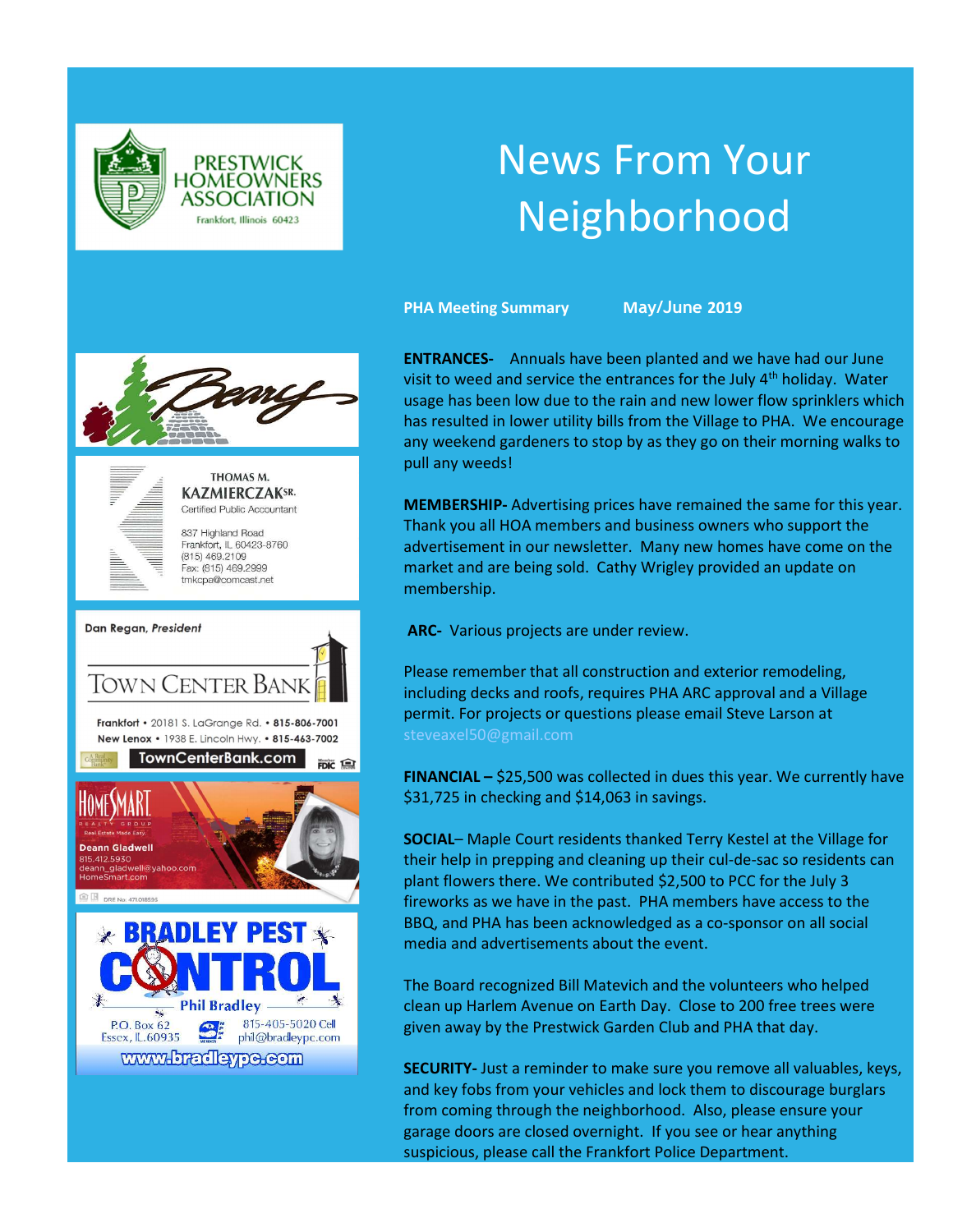

Iwona Owner

www.getorganizedandclean.com abetterlook@msn.com 708.691.0279

residential commercial cleaning crganization

 $\overline{\phantom{a}}$ 



We will match or beat any competitor's price LocalPromoProducts.com | Phone: 815.408.1289 Proud Frankfort Chamber of Commerce Member



Prestwick Country Club offers its members and their guests one of the finest exclusive golfing, dining, and entertainment environments in the southwestern suburbs.

WEBSITE- Updates will be provided to our website host after the next newsletter is released. Due to the recent clamp down by Gmail limiting the number of email addresses that can be included per email, it was suggested we speak to Catalyst about hosting an email address for PHA to eliminate this issue going forward.

GOVERNMENTAL- Just a reminder to submit nominations for the Summer Beautification Awards to the Village this month. ComEd remains the cheapest electricity supplier, per Rich Misiorowski's research.

CODE ENFORCEMENT- Discussed the status of some Prestwick residences that the Village of Frankfort has been working with to solve Code Enforcement issues. PHA will continue to refuse permits for erecting sheds and fences.

**NEXT MEETING DATE-** Our next meeting will be Thursday July  $11<sup>th</sup>$ , 2019 at 7:00 p.m. at the Prestwick Country Club Highlander Room. If you plan on attending, please email Brandon Palmer at BAP80@aol.com so we can ensure there is adequate space.

# Welcome To The Neighborhood!



Please help the association welcome our newest neighbors:

Rob and Katie Goddard and family @ 951 Milton Bridge Jeff and Karina Arcos @ 821 Stuart Circle